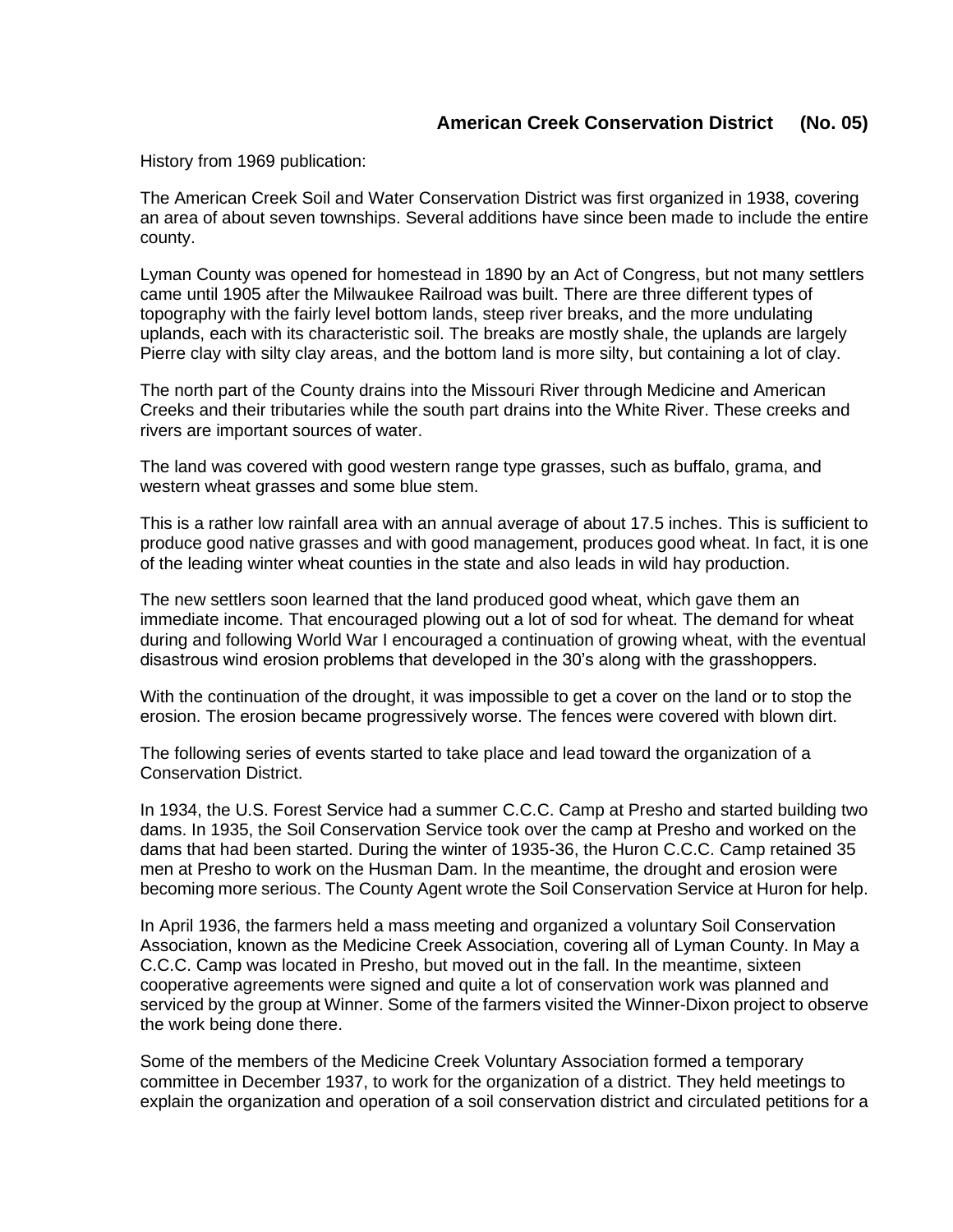hearing, covering 21 townships along and south of Medicine Creek. The hearing was held on February 4, 1938, at the court house in Kennebec. Most of those present were opposed so the committee rejected the referendum.

Those who wanted a conservation district went to work in a small area in the eastern part of Lyman County, covering all of seven townships and parts of six others. The hearing was held on November 23, 1938, at Reliance. The sentiment was favorable, and so the referendum was held on December 29, 1938, with an 80 per cent favorable vote. The State Committee approved the organization of the American Creek Conservation District and appointed Fred Pilker, Oacoma, and Fred Nissen, Reliance, as supervisors. Then on January 18, 1939, Arthur Eymer, Reliance; George McManus, Lyman; and Horace R. Wagner, Reliance, were elected as the other supervisors.

On January 20-21, 1939, the supervisors met and organized. They were: Fred Nissen, Reliance, Chairman; Fred Pilker, Oacoma, Vice-Chairman; R.L. Miller, Kennebec, County Agent, Secretary; Arthur Eymer, Reliance, supervisor; George McManus, Lyman, supervisor; and Horace R. Wagner, Reliance, supervisor.

The original Conservation District covered 180,375 acres. On August 2, 1939, six townships were added to the Conservation District; February 28, 1940, ten townships were added; and in 1943, three more townships joined. On June 7, 1956, the remainder of the county came into the Conservation District.

When the supervisors developed their program of work they specified their problems as:

- Wind erosion and fences drifted
- Sheet erosion and silting—rapid runoff—lose one-third of the rain by run-off
- Water erosion and gullying
- Flood damage
- Pastures and ranges over-grazed and grass killed out
- Too many cattle for the amount of range  $\bullet$

They proposed to use the following practices to correct the above problems:

- Grassed waterways  $\bullet$ 
	- Terraces, all kinds
	- Cropping systems, with crop rotations
	- Stock water developments
	- Wildlife habitat with development and watering facilities
	- Pasture and range seedings
	- Contour farming
	- Strip cropping, including wind strip cropping
	- Stubble mulch
	- Deferred grazing, proper grazing
	- Feedlot and farmstead windbreaks
	- Field windbreaks
	- Irrigation systems, both gravity flow and sprinkler
	- Land leveling
	- Diversion ditches and dams, waterspreading
	- Erosion dams, pipelines
	- Recreation area improvement
	- Wells—shallow and artesian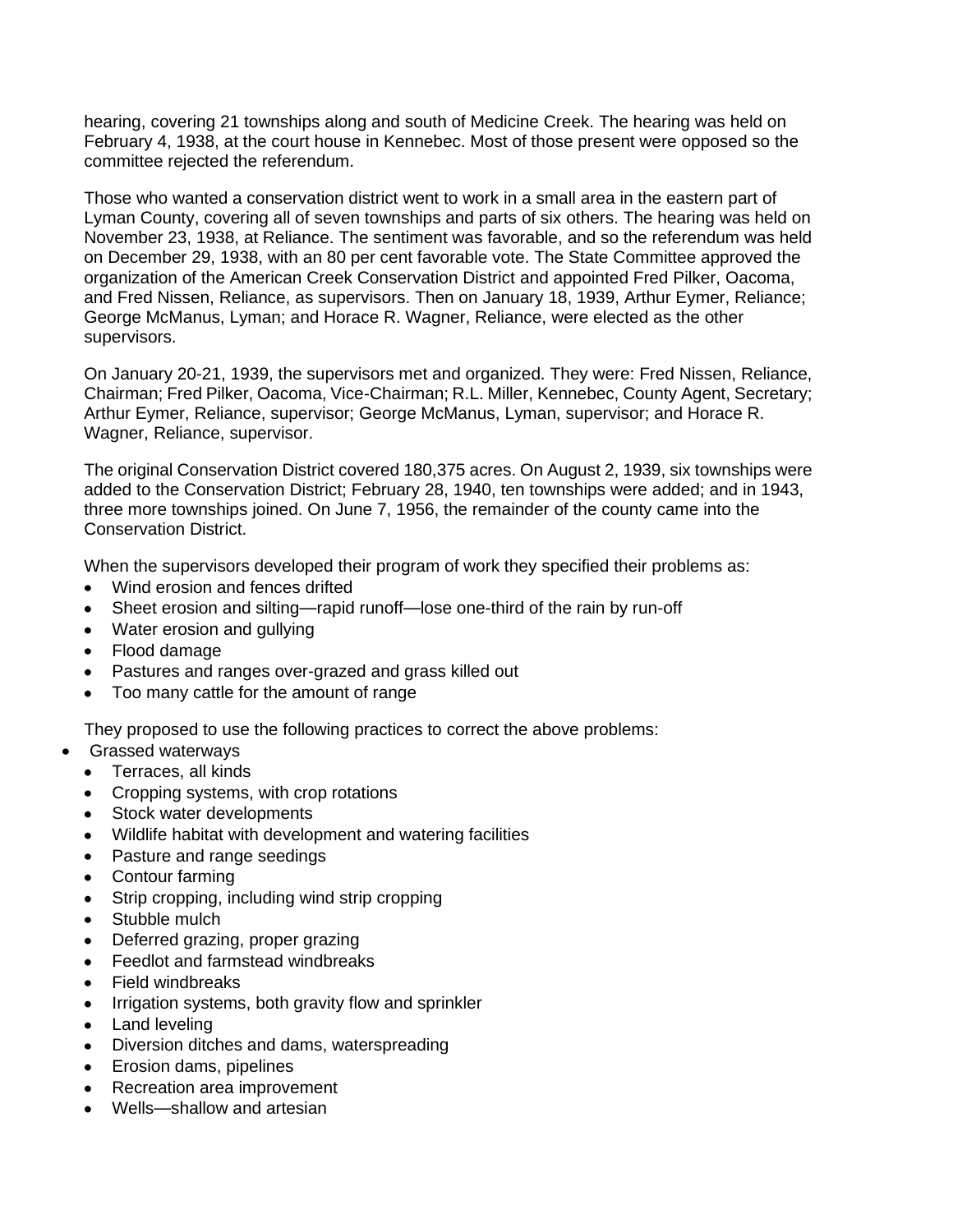Some of the Conservation District accomplishments have been:

- Garden irrigation
- The building of trench silos for storage of silage
- Contouring, contour strip cropping
- Controlled grazing on 29,941 acres
- Removing and leveling dirt from fences
- In 1949, 17 dams were built
- Proper stocking of the range is observed
- Deferred grazing is a common practice
- Some contour pasture furrowing has been done

Other Conservation District supervisors have been: Leslie E. Mellegard; Harvey E. Walters; A.A. Reumann; James F. Bukacek; Harry Eymer; Oscar Byre; Gilbert Wagner; Art Gilman; Glenn Hutchinson; Lester Bower; George Christensen.

The 1969 supervisors were: Richard Rever, Relince, Chairman; Clifford P. Taylor, Presho, Vice-Chairman; Glenn Hutchinson, Vivian, Secretary; Lester Bower, Presho, Treasurer; George Christensen, Kennebec, Supervisor; Gilbert Wagner, Reliance, Assistant Supervisor; Art Gilman, Presho, Assistant Supervisor.

Soil Conservation Service personnel who have served the Conservation District are: Clyde A. Turner; I.R. Trumbower; Lloyd L. Bovee; H. Leo Wilson; Joseph T. Paulson; Robert M. Meyers; and William F. Kimm.

Updated information provided in 2012:

Supervisors since 1969: Kim Shade, Will Reis, Brenda Reis, Steve Schelske, Earl Christensen, Jim Fulwider, Steve Kubik, M.E. (Red) Hullinger, Jim Anderson, R. Kim Halverson, Cliff Halverson, Terry Moore, Cliff Taylor, Ed Cox, Don Miller, Vern Miller, Russ Stone, Merle Aamot, Angela Ehlers, Bob Hills

American Creek Conservation District expanded their tree program to include site preparation and after-planting care. They were one of the first in the state to offer drip irrigation. Installation of weed control fabric improved the survivability of area windbreaks. The Conservation District conducted tree research at a demonstration site north of the Lyman County fairgrounds in Kennebec. For a few years, the Conservation District held the "Tree Mile Run" whereby youth running a mile were rewarded with monetary prizes and trees.

Beginning with the conservation provisions included in the 1985 Farm Bill, producers enrolled up to 25% of the Conservation District's cropland in the Conservation Reserve Program (CRP). In addition to significantly reducing soil erosion, pheasant populations exploded and generated economic opportunities for hunting operations.

As an additional income-generating enterprise and to meet the needs of the producers, the Conservation District began offering trenching and pipeline services. For a decade, the service was successful by several measures. With a change in staff and manpower, the Conservation District sold their equipment to Kennebec Telephone Company.

Water quality issues, especially sediment and fecal coliform impacts, became of increasing importance. The Conservation District, in partnership with Stanley, Haakon, Jones and Jackson County Conservation Districts implemented the Bad River Watershed Project. At that time